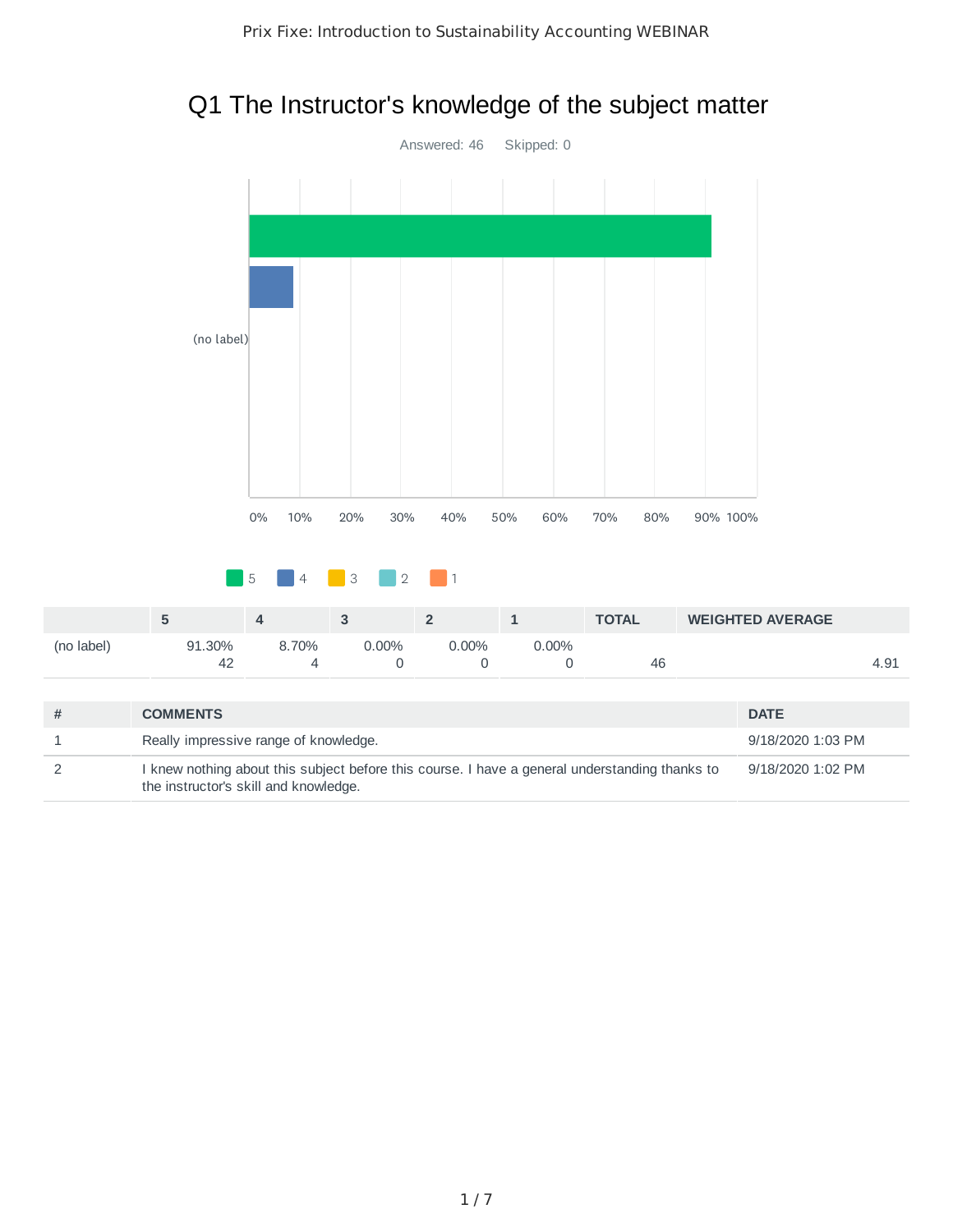## Q2 The quality of the materials was appropriate.



|            |        | Д      |          |      |       | <b>TOTAL</b> | <b>WEIGHTED AVERAGE</b> |      |
|------------|--------|--------|----------|------|-------|--------------|-------------------------|------|
| (no label) | 86.96% | 13.04% | $0.00\%$ | .00% | 0.00% |              |                         |      |
|            | 40     |        |          |      |       | 46           |                         | 4.87 |

| <b>COMMNENTS</b>                                                       | <b>DATE</b>        |
|------------------------------------------------------------------------|--------------------|
| Slides were very clear and contained impressive amounts of information | 9/18/2020 1:03 PM  |
| great materials thanks.                                                | 9/18/2020 12:59 PM |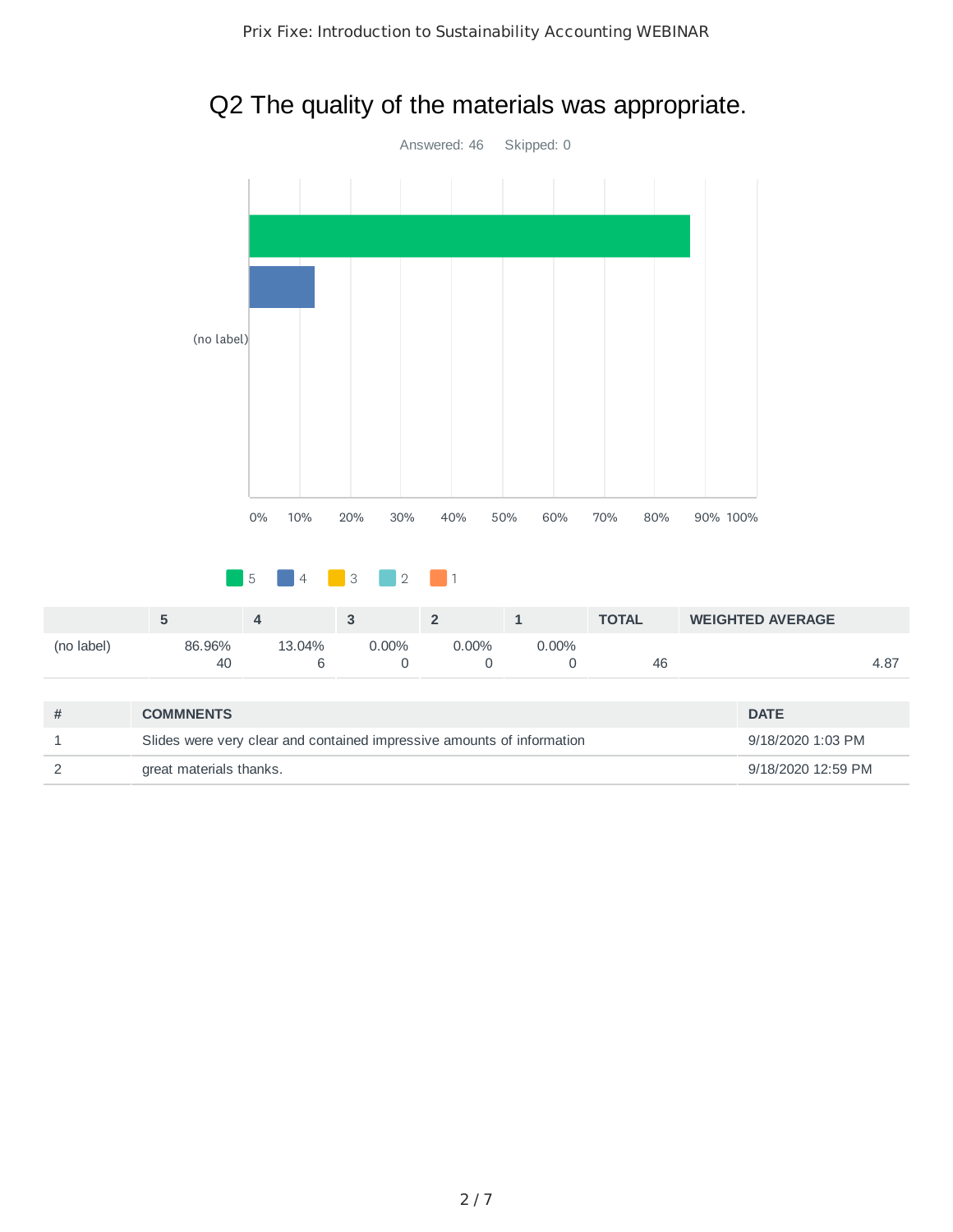#### Q3 The time allotted for this class was appropriate.

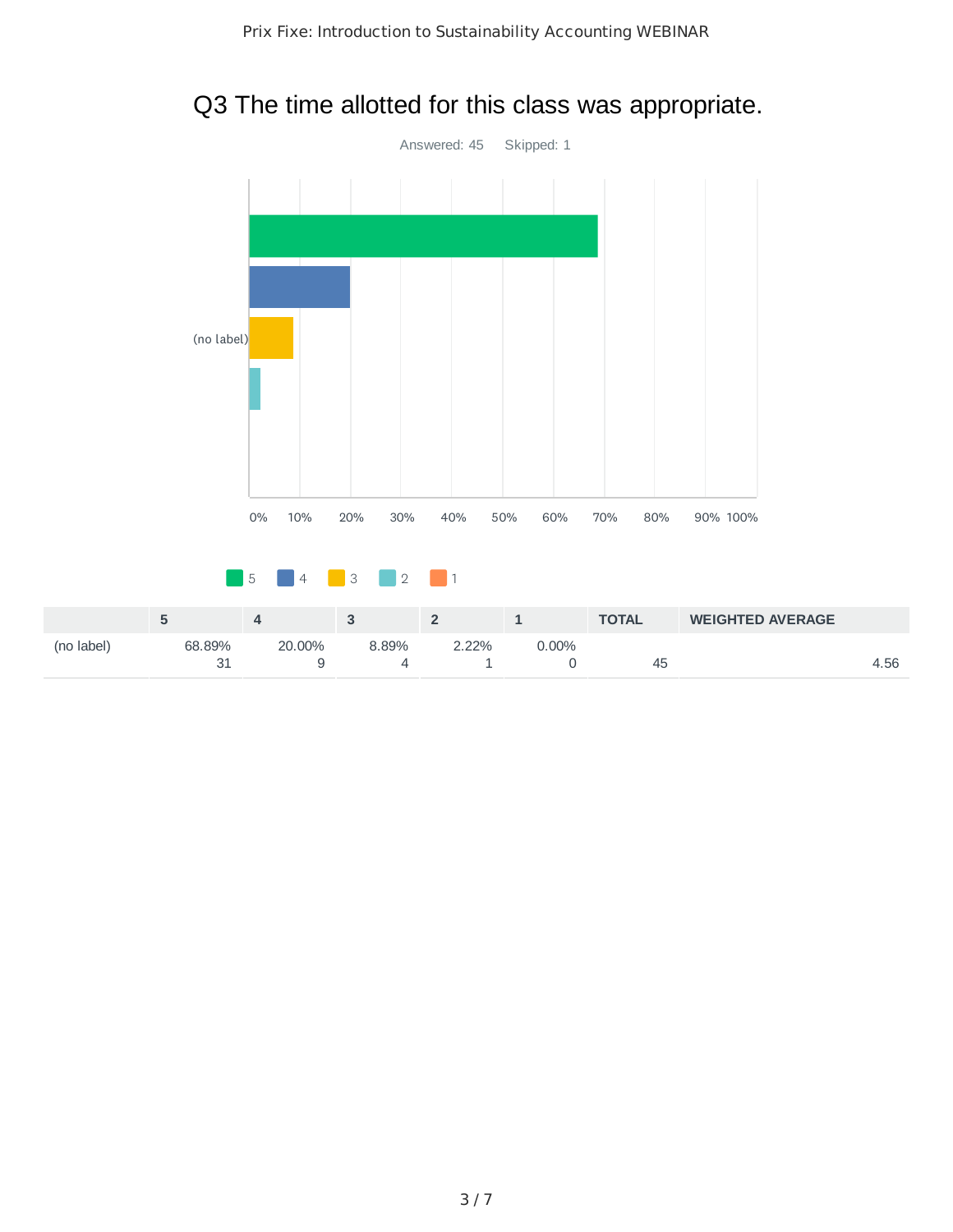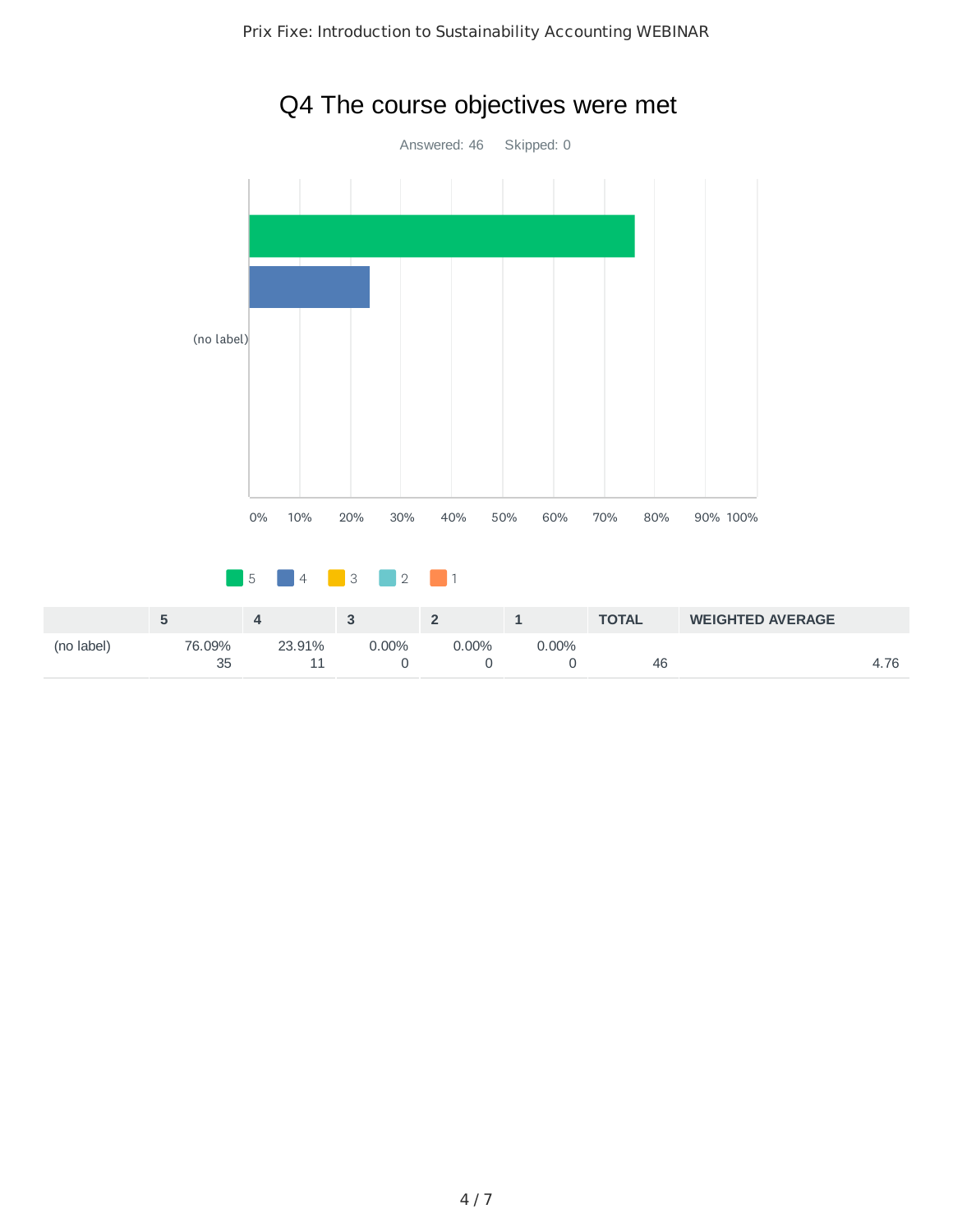## Q5 Stated prerequisite requirements were appropriate and sufficient

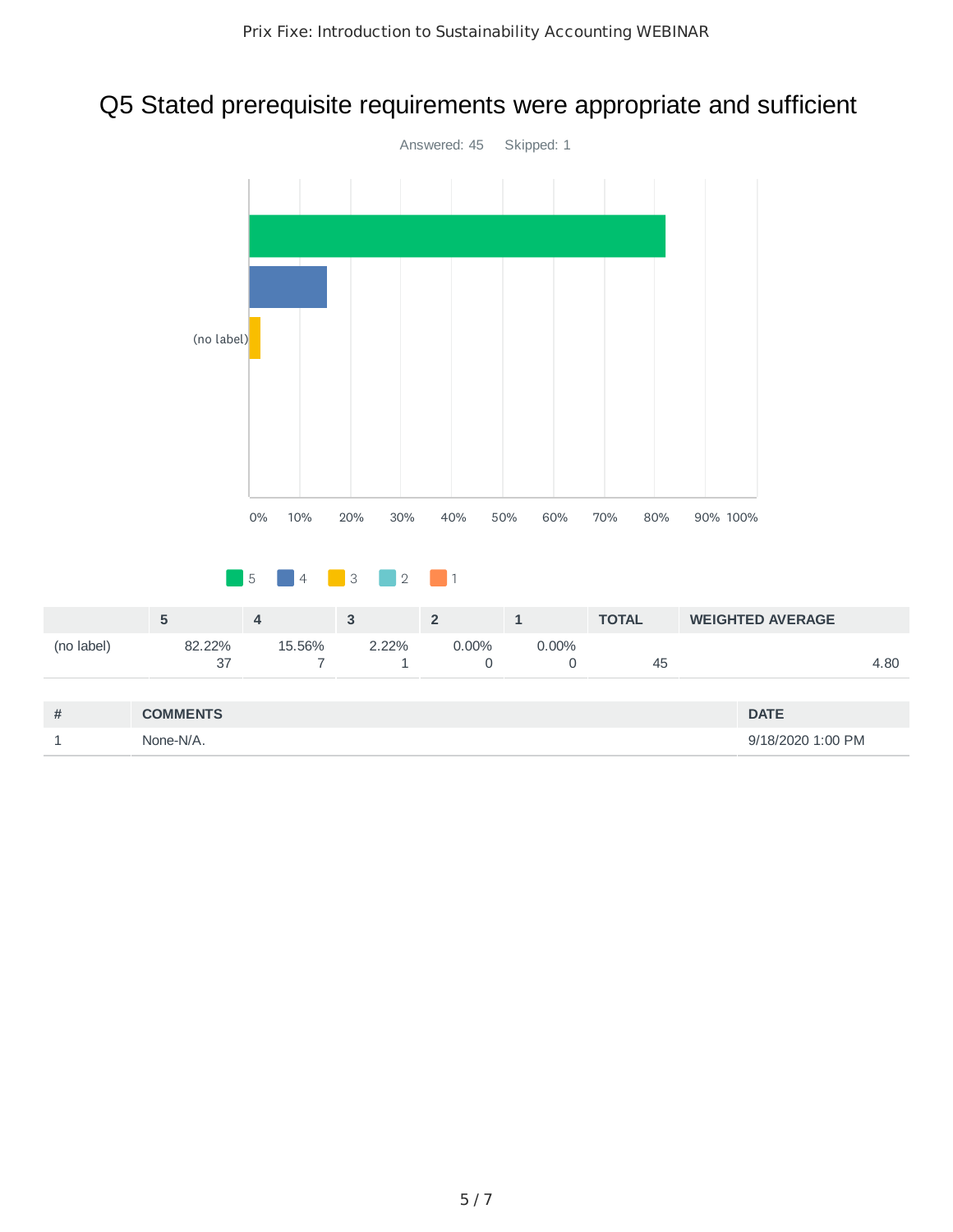#### Q6 My overall rating of this course (instructor's skills and knowledge, materials, other)



|  |  |  | <b>8</b> 5 4 3 2 1 |  |  |  |
|--|--|--|--------------------|--|--|--|
|  |  |  |                    |  |  |  |

|            |        |        |       |         |       | <b>TOTAL</b> | <b>WEIGHTED AVERAGE</b> |      |
|------------|--------|--------|-------|---------|-------|--------------|-------------------------|------|
| (no label) | 80.43% | 19.57% | 0.00% | $.00\%$ | 0.00% |              |                         |      |
|            |        |        |       |         |       | 46           |                         | 4.80 |

| # | <b>COMMENTS</b>                                             | <b>DATE</b>       |
|---|-------------------------------------------------------------|-------------------|
|   | A great introduction to a topic I knew very little about.   | 9/18/2020 1:10 PM |
|   | Great class - will definitely sign up for the second class. | 9/18/2020 1:08 PM |
|   | Absolutely outstanding presentation!                        | 9/18/2020 1:05 PM |
| 4 | Really fascinating subject and excellent presentation!      | 9/18/2020 1:03 PM |
| 5 | Excellent course and instructor.                            | 9/18/2020 1:01 PM |
| 6 | Very Informative!                                           | 9/18/2020 1:00 PM |